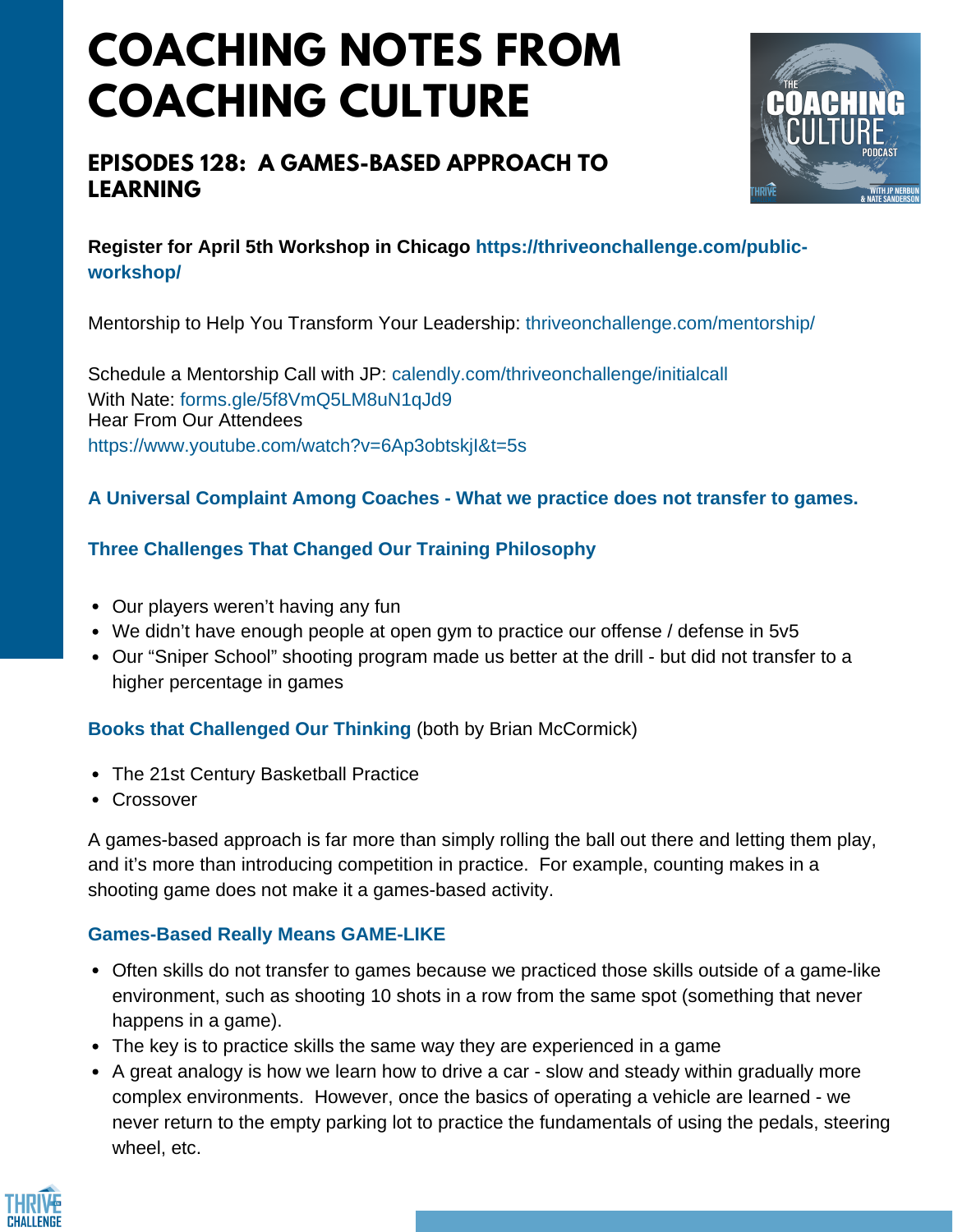# **COACHING NOTES FROM COACHING CULTURE**

# **EPISODES 128: A GAMES-BASED APPROACH TO LEARNING**



#### **Three Key Ingredients to Building Game-Like Drills**

- **Variability -** *The game environment is random - defenders react in unpredictable ways. The* 1. *easiest way to implement variability is to add defense to you skill development.*
- *Perception & Decision-Making - Every individual skill is also a decision informed by what* 2. *players perceive in the environment. That information includes where their teammates are, the space on the floor, where defenders are positioned, etc. All of this precedes the decision to pass, dribble, or shoot. The decision and execution of the skill are therefore intertwined, and should be trained as such.*

**Interconnected Skills -** *Skills are not isolated in the game - they are tied together.* 3.

#### **How to Teach With a Games-Based Approach**

#### **Teaching Passing**

**What we used to do:** Column passing (practicing different passes by playing catch)

#### **What we do now:**

Progression 1 - Half court 3v3 with no dribble (drills movement, catching, and responding to defenders)

Progression 2 - Dribble +1 - 3v3 no dribble… BUT when an offensive player dribbles they must shoot it or they may have one more pass and the next receiver must shoot. This interconnects the skills and decisions involved with passing & catching and the decision to shoot or drive.

#### **Offensive Installation**

**What we used to do:** Teach offense without any defense (5v0) to rehearse scripted movements. We told them that they should choose their actions based on what the defense dictated… but we trained without any defense present!

**What we do now:** We always learn with opposition when teaching new skills or concepts.